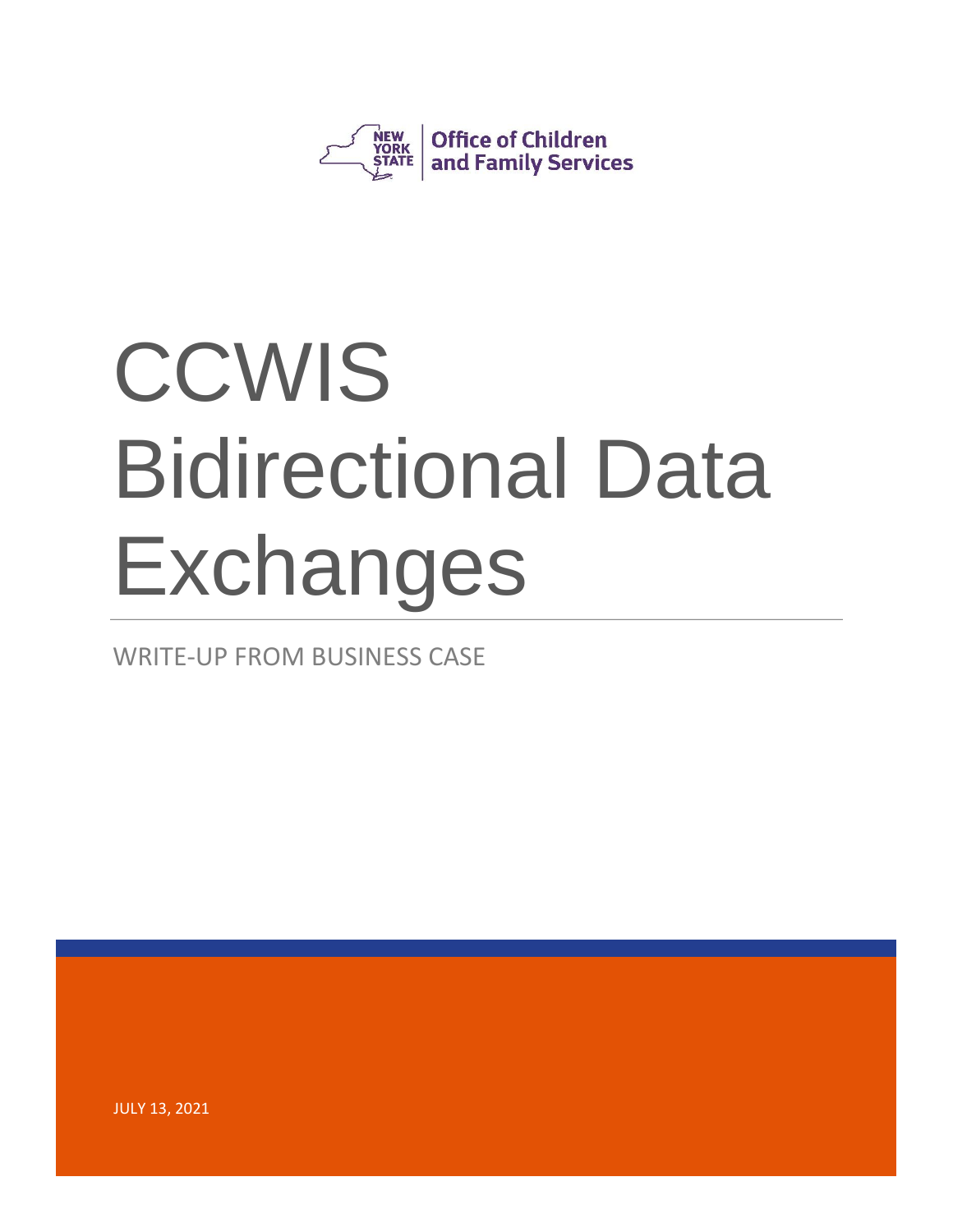## **Executive Summary**

Sponsor: Sandra Carrk, CCWIS Project Director

Executive Sponsor: Lisa Ghartey Ogundimu, Deputy Commissioner, CWCS

In 2018, OCFS opted to transition the statewide child welfare information system, CONNECTIONS, to meet federal Comprehensive Child Welfare Information System (CCWIS) requirements over a 6-year period (now expanded to 7 years due to pandemic-related delays in 2020-21), 2019-2026. CCWIS requirements have a heavy focus on data quality, with a mandate to eliminate duplicate data entry to the degree possible. The requirements also mandate that all payment/claiming, case management, title IV-E eligibility, and federal reporting date reside in the CCWIS database (regardless of where it is originally collected).

Relevant excerpts from the CCWIS final rule:

#### **1355.52 CCWIS Project Requirements**

(d) Data quality requirements.

- (2) The title IV–E agency must implement and maintain automated functions in CCWIS to: (iv) **Prevent, to the extent practicable, the need to re-enter data already captured** or exchanged with the CCWIS
- (e) **Bi-directional data exchanges**.

(1) **The CCWIS must support** efficient, economical, and effective bi-directional data exchanges to exchange relevant data with:

(i) Systems generating the financial payments and claims for titles IV–B and IV–E per paragraph (b)(1)(ii) of this section, if applicable;

(ii) Systems operated by child welfare contributing agencies that are collecting or using data described in paragraph (b) of this section, if applicable;

(iii) Each system used to calculate one or more components of title IV–E eligibility

determinations per paragraph (b)(1)(ii) of this section, if applicable; and

(iv) Each system external to CCWIS used by title IV–E agency staff to collect CCWIS data, if applicable.

(2) **To the extent practicable**, the title IV–E agency's CCWIS must support one bidirectional data exchange to exchange relevant data, including data that may benefit IV–E agencies and data exchange partners in serving clients and improving outcomes, with each of the following state or tribal systems:

- (i) Child abuse and neglect system(s);
- (ii) System(s) operated under title IV– A of the Act; [PA/TANF]
- (iii) Systems operated under title XIX of the Act including:
	- (A) Systems to determine Medicaid eligibility described in 42 CFR 433.111(b)(2)(ii)(A); and
	- (B) Medicaid Management Information Systems as defined at 42 CFR 433.111(b)(2)(ii)(B);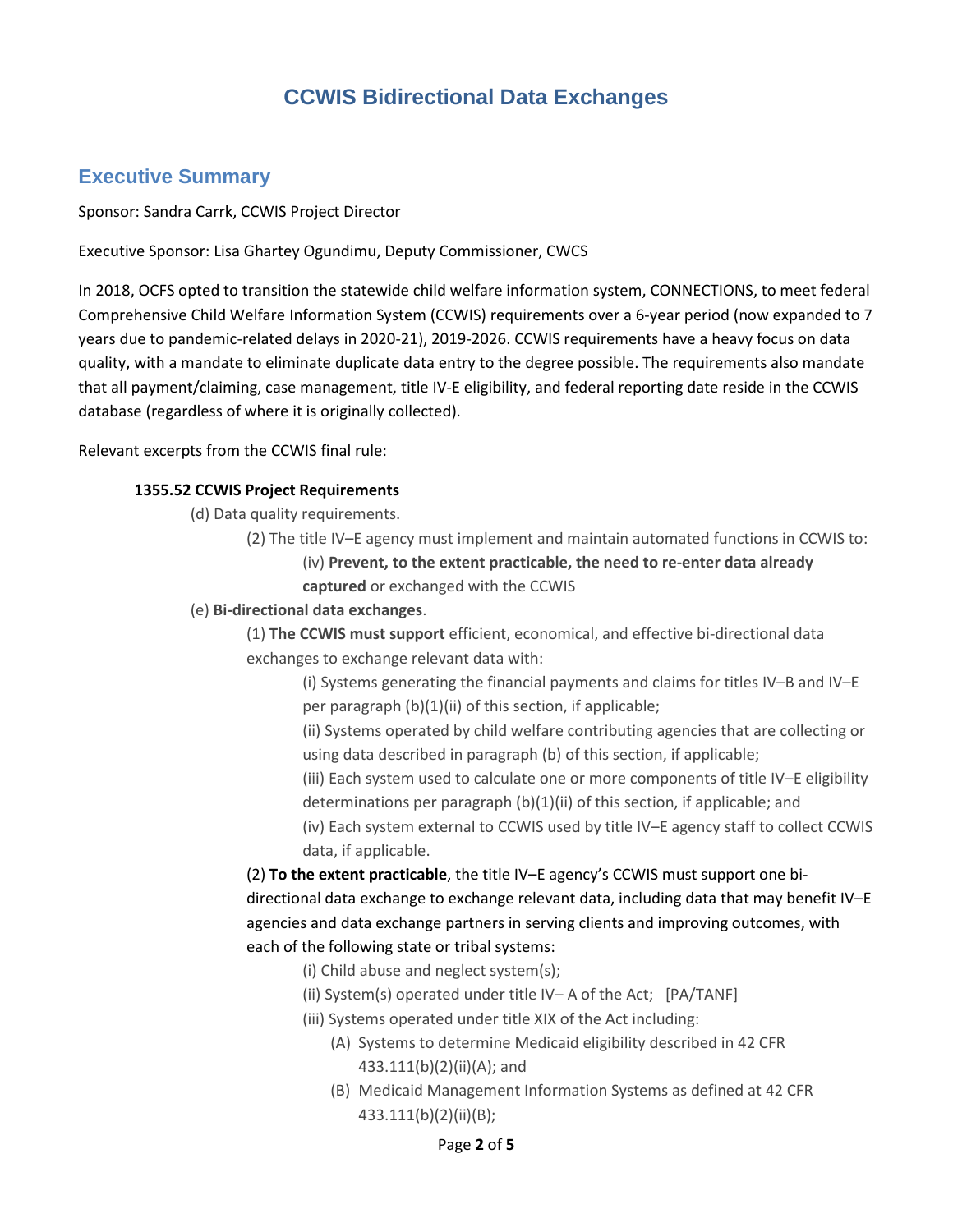(iv) Systems operated under title IV– D of the Act; [Child Support] (v) Systems operated by the court(s) of competent jurisdiction over title IV–E foster care, adoption, and guardianship programs;

(vi) Systems operated by the state or tribal education agency, or school districts, or both.

(f) **Data exchange standard requirements**. The title IV–E agency must use a single data exchange standard that describes data, definitions, formats, and other specifications upon implementing a CCWIS:

(1) For bi-directional data exchanges between CCWIS and each child welfare contributing agency; and

(2) For data exchanges with systems described under paragraph (e)(1)(iv) of this section.

Note that per CCWIS definitions, "title IV-E agency" means OCFS and local departments of social services, and "child welfare contributing agency" (CWCA) means the voluntary agencies in New York's child welfare structure.

Local districts and voluntary agencies often have their own systems, external to CONNECTIONS, to collect child welfare information to conduct functions not part of the statewide system. A survey was conducted in 2018-19 to collect information on these systems, with over 350 external systems identified, ranging from comprehensive electronic health record systems to MS Access databases and Excel tracking spreadsheets, with many variations in between. Many of these systems identified some duplicate data entry with CONNECTIONS.

There are also state systems that collect and manage child welfare information, both within OCFS (such as Adoption, ICPC/NEICE, KinGAP), and with other agencies (such as OTDA's WMS and BICS for service and payment information, and DOH's Medicaid systems for Medicaid eligibility and claims for foster care youth). OCFS is also planning to develop CONNECTIONS Mobile Application modules (such as Mobile Progress Notes) that will require interfaces to be built with the CONNECTIONS system. While these interfaces may not rely on the bidirectional data exchange standard used for local systems, the same development team is needed to work on these interfaces.

Bidirectional data exchanges are required with local districts and voluntary agencies to reduce duplicate data entry, and with state systems to bring required information into the CCWIS, in order to meet these requirements.

Over the past two CCWIS years, OCFS and the ITS business solutions team (CONNECTIONS), with input from ITS CTO, developed a data exchange standard, approach, and methodology/tooling to support these bidirectional data exchanges as required by CCWIS federal regulations.

This business case is for the development and implementation of bidirectional data exchanges.

## **Rationale for Investing**

#### **Business Need or Problem to Address:**

• Child welfare information is collected in numerous local district and voluntary agency systems external to CONNECTIONS for various functions not included in CONNECTIONS. Many of these systems require collection of information that is also entered into CONNECTIONS. A bidirectional data exchange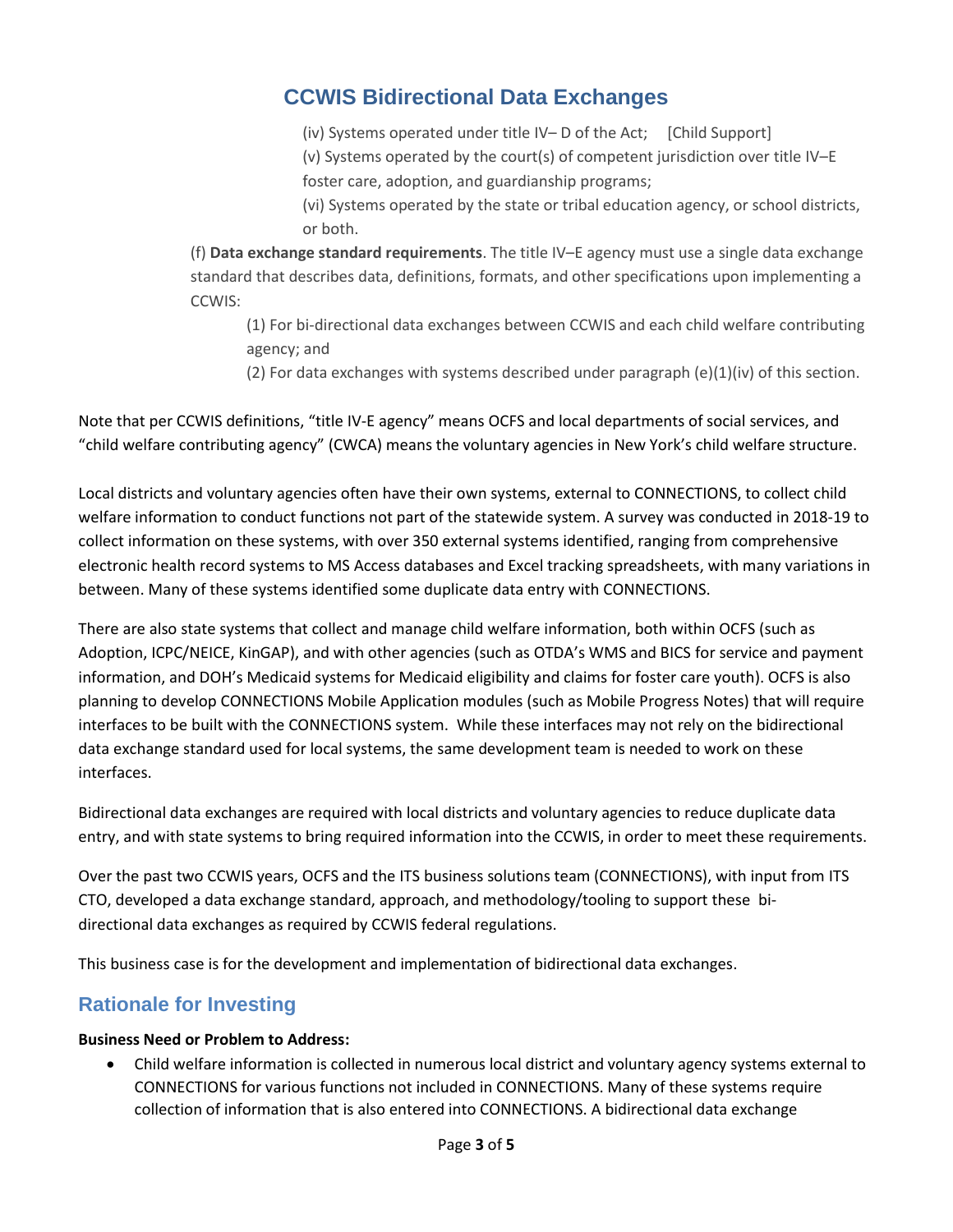mechanism is mandated under CCWIS to eliminate duplicate data entry to the extent possible, with the goal of improving data quality (and improving the caseworker experience).

- Child welfare information is collected in different state systems external to CONNECTIONS. The first priority will be to bring payment and claims data for child welfare services into CONNECTIONS from OTDA's statewide payment and claiming systems (currently BICS and Automated Claiming System; BICS will be replaced by IES' Financial Management module). Other state systems for which a bidirectional interface would be beneficial include, but are not limited to, OCFS's Adoption system, ICPC/NEICE, and KinGAP; and DOH's Medicaid claims and eligibility systems.
- Mobile application modules are planned for certain CONNECTIONS functions that caseworkers need to use most in the field, starting with a mobile Progress Notes application. These modules will need bidirectional interfaces with CONNECTIONS.

#### **Business Objectives:**

- To reduce duplicate data entry, thereby improving CONNECTIONS data quality. When caseworkers have good quality data (timely, accurate, and consistent), it will ultimately result in improved case management, service delivery, and outcomes for youth.
- To bring relevant information for child welfare cases, including payment and claiming data, into one system for caseworkers to have a holistic view of children and families, with all the information they need readily available in one place.

## **Agency Programs Covered**

- OCFS Child Welfare and Community Services (CWCS) child welfare (IV-E and IV-B)
- Local Departments of Social Services (LDSS's) child welfare (IV-E and IV-B)
- Voluntary Foster Care Agencies (VFCAs) child welfare (IV-E and IV-B)
- Other NYS agencies/programs Office of Temporary and Disability Assistance (OTDA), Department of Health (DOH), Office of Information Technology Services (ITS), Integrated Eligibility System (IES)

#### **Issues**

- ITS resource needs have been identified. Development cannot move forward until more staff are onboarded.
	- o 1 Architect/Developer hired Oct 2020
	- o 1 Developer PERF submitted Jan 2021; with DOB
	- o 1 BA PERF submitted Jan 2021; with DOB
	- o 1 Tester PERF submitted in Feb 2021
- Scheduling will be a challenge as this team will need to work with the larger CONNECTIONS development, BA, and testing teams, which are all working already tight schedules for required CONNECTIONS functionality.